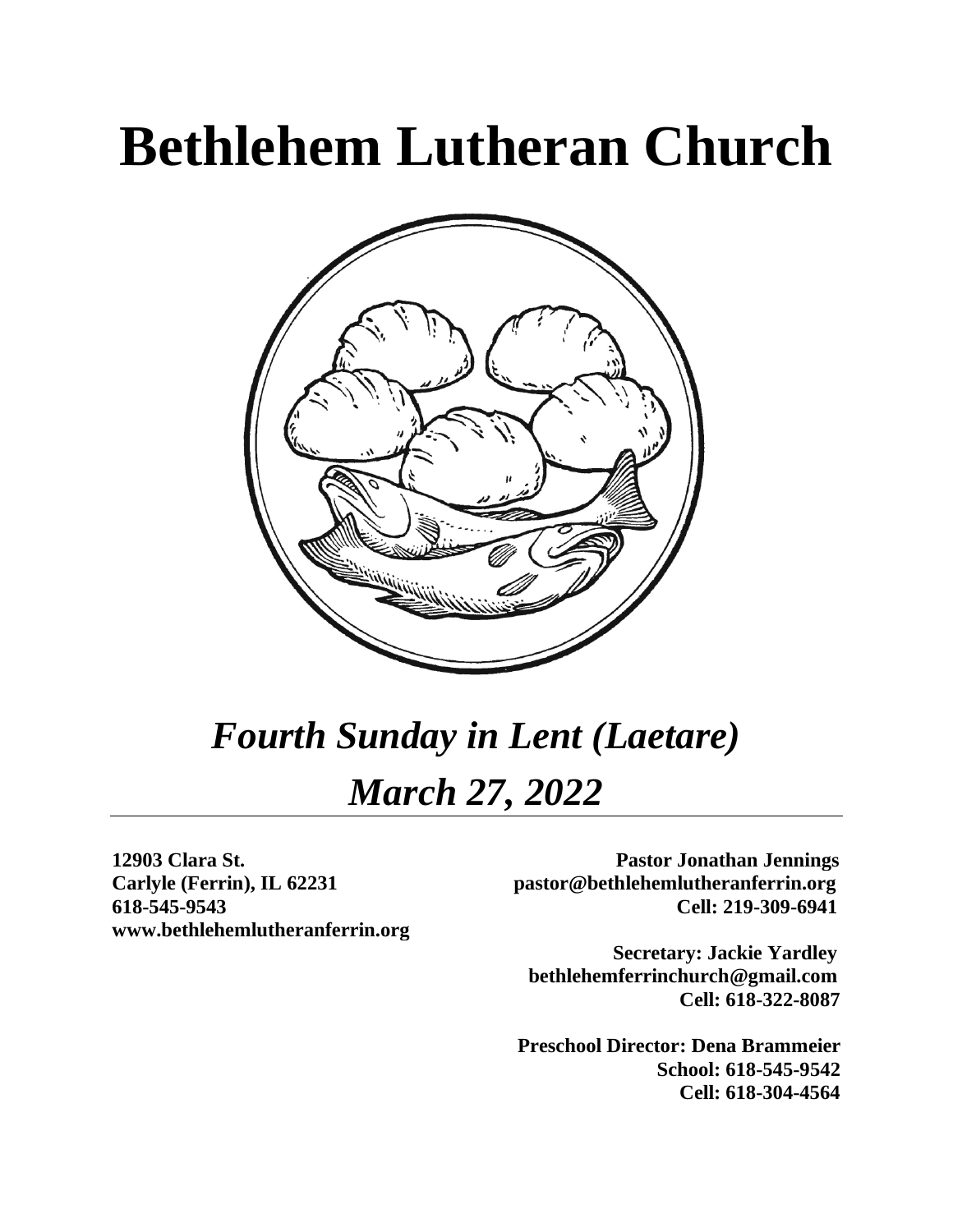#### **The Order of Worship Divine Service Setting Three (LSB 184)**

*(Please stand if you are able for portions of the liturgy marked with an \*)*

| Announcements                                                      |                                                |
|--------------------------------------------------------------------|------------------------------------------------|
| Opening Hymn: Dear Christians, One and All, Rejoice (Stz. 1-5)     | <b>LSB 556</b>                                 |
| Introit                                                            | (Ps. 122:1-2, 6, 8; antiphon: Is. 66:1-a, 11a) |
| Rejoice with Jerusalem, and be glad for her,                       |                                                |
| all you who love her;                                              |                                                |
| that you may nurse and be satisfied                                |                                                |
| from her consoling breast.                                         |                                                |
| I was glad when they said to me,                                   |                                                |
| "Let us go to the house of the LORD!"                              |                                                |
| Our feet have been standing                                        |                                                |
| within your gates, O Jerusalem!                                    |                                                |
| Pray for the peace of Jerusalem!                                   |                                                |
| May they be secure who love you!                                   |                                                |
| For my brothers and companions' sake                               |                                                |
| I will say, "Peace be within you!"                                 |                                                |
| Glory be to the Father and to the Son                              |                                                |
| and to the Holy Spirit;                                            |                                                |
| as it was in the beginning,                                        |                                                |
| is now, and will be forever. Amen.                                 |                                                |
| Rejoice with Jerusalem, and be glad for her, all you who love her; |                                                |
| that you may nurse and be satisfied from her consoling breast.     |                                                |

## **Kyrie\* LSB 186 Gloria in Excelsis is omitted**

**Collect\*:** Almighty God, our heavenly Father, Your mercies are new every morning; and though we deserve only punishment, You receive us as Your children and provide for all our needs of body and soul. Grant that we may heartily acknowledge Your merciful goodness, give thanks for all Your benefits, and serve You in willing obedience; through Jesus Christ, Your Son, our Lord, who lives and reigns with You and the Holy Spirit, one God, now and forever. **Amen.**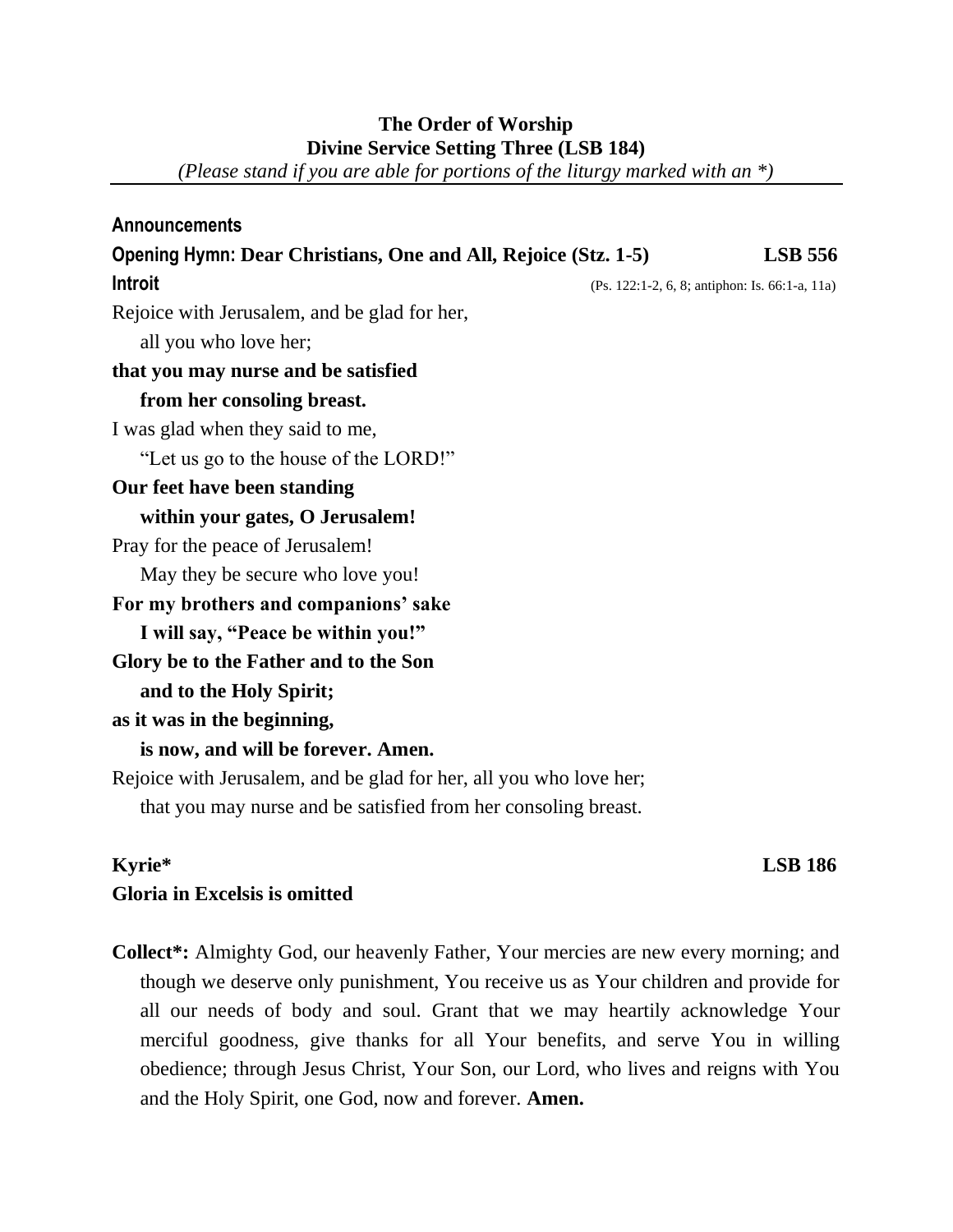#### **Old Testament Reading: Exodus 16:2-21**

<sup>2</sup> And the whole congregation of the people of Israel grumbled against Moses and Aaron in the wilderness, **<sup>3</sup>** and the people of Israel said to them, "Would that we had died by the hand of the LORD in the land of Egypt, when we sat by the meat pots and ate bread to the full, for you have brought us out into this wilderness to kill this whole assembly with hunger." **<sup>4</sup>** Then the LORD said to Moses, "Behold, I am about to rain bread from heaven for you, and the people shall go out and gather a day's portion every day, that I may test them, whether they will walk in my law or not. **<sup>5</sup>** On the sixth day, when they prepare what they bring in, it will be twice as much as they gather daily." **<sup>6</sup>** So Moses and Aaron said to all the people of Israel, "At evening you shall know that it was the LORD who brought you out of the land of Egypt, **<sup>7</sup>** and in the morning you shall see the glory of the LORD, because he has heard your grumbling against the LORD. For what are we, that you grumble against us?" **<sup>8</sup>** And Moses said, "When the LORD gives you in the evening meat to eat and in the morning bread to the full, because the LORD has heard your grumbling that you grumble against him—what are we? Your grumbling is not against us but against the LORD." **<sup>9</sup>** Then Moses said to Aaron, "Say to the whole congregation of the people of Israel, 'Come near before the LORD, for he has heard your grumbling.'" **<sup>10</sup>** And as soon as Aaron spoke to the whole congregation of the people of Israel, they looked toward the wilderness, and behold, the glory of the LORD appeared in the cloud. **<sup>11</sup>** And the LORD said to Moses, <sup>12</sup> "I have heard the grumbling of the people of Israel. Say to them, 'At twilight you shall eat meat, and in the morning you shall be filled with bread. Then you shall know that I am the LORD your God.'" **<sup>13</sup>** In the evening quail came up and covered the camp, and in the morning dew lay around the camp. **<sup>14</sup>** And when the dew had gone up, there was on the face of the wilderness a fine, flake-like thing, fine as frost on the ground. **<sup>15</sup>** When the people of Israel saw it, they said to one another, "What is it?" For they did not know what it was. And Moses said to them, "It is the bread that the LORD has given you to eat. **<sup>16</sup>** This is what the LORD has commanded: 'Gather of it, each one of you, as much as he can eat. You shall each take an omer, according to the number of the persons that each of you has in his tent.'" **<sup>17</sup>** And the people of Israel did so. They gathered, some more, some less. **<sup>18</sup>** But when they measured it with an omer, whoever gathered much had nothing left over, and whoever gathered little had no lack. Each of them gathered as much as he could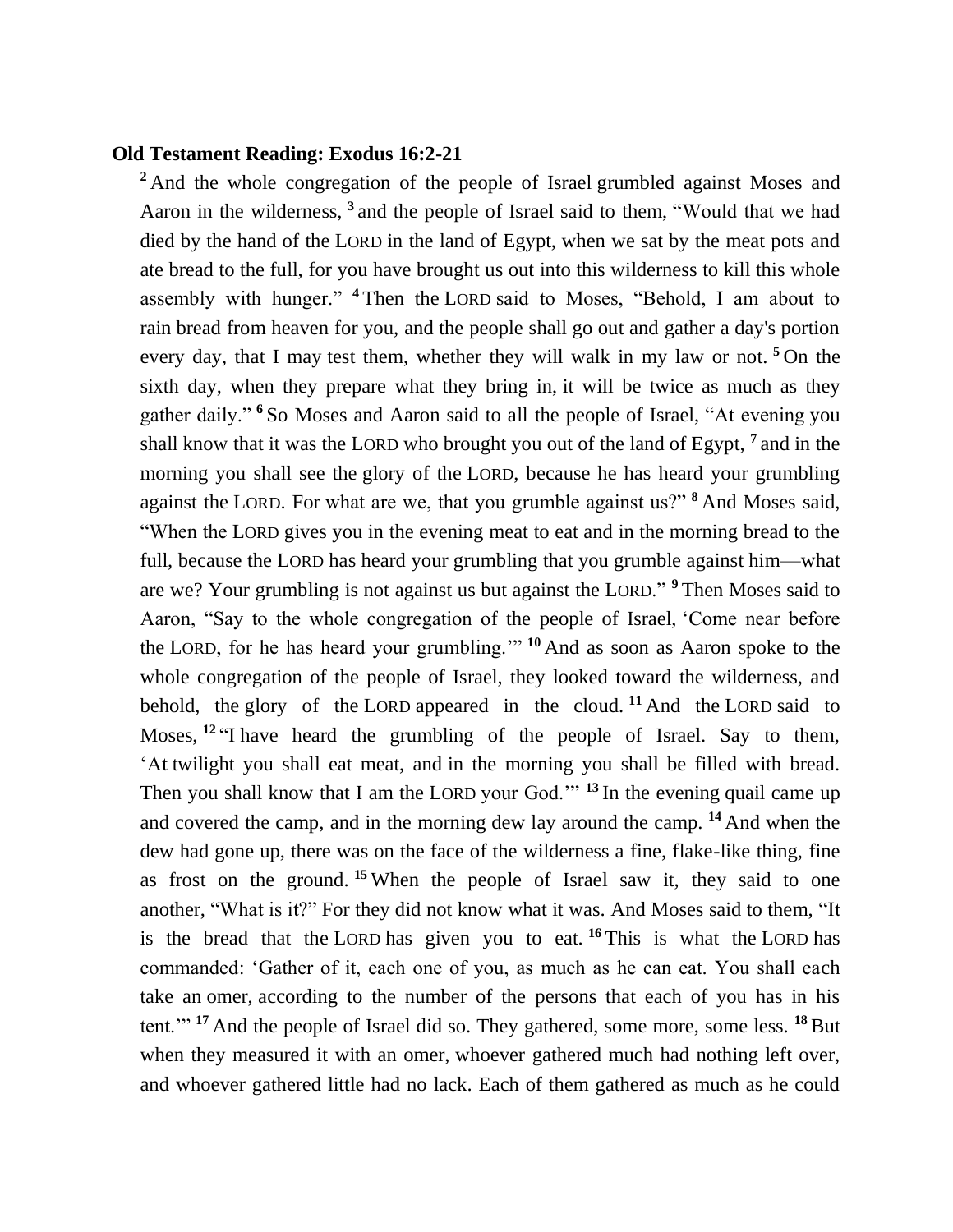eat. **<sup>19</sup>** And Moses said to them, "Let no one leave any of it over till the morning."<sup>20</sup> But they did not listen to Moses. Some left part of it till the morning, and it bred worms and stank. And Moses was angry with them. **<sup>21</sup>** Morning by morning they gathered it, each as much as he could eat; but when the sun grew hot, it melted.

This is the Word of the Lord. **Thanks be to God.**

**Gradual:** I was glad when they said to me, "Let us go to the house of the LORD!" Peace be within your walls and security within your towers!

#### **Epistle: Acts 2:41-47**

**<sup>41</sup>** So those who received his word were baptized, and there were added that day about three thousand souls. **<sup>42</sup>** And they devoted themselves to the apostles' teaching and the fellowship, to the breaking of bread and the prayers. **<sup>43</sup>** And awe came upon every soul, and many wonders and signs were being done through the apostles. **<sup>44</sup>** And all who believed were together and had all things in common. <sup>45</sup> And they were selling their possessions and belongings and distributing the proceeds to all, as any had need. **<sup>46</sup>** And day by day, attending the temple together and breaking bread in their homes, they received their food with glad and generous hearts, **<sup>47</sup>** praising God and having favor with all the people. And the Lord added to their number day by day those who were being saved.

This is the Word of the Lord. **Thanks be to God.**

#### **Alleluia is omitted**

**Tract:** Those who trust in the LORD are like Mount Zion, which cannot be moved, but abides forever. As the mountains surround Jerusalem so the LORD surrounds his people, from this time forth and forevermore. Peace be upon Israel!

#### **Holy Gospel\*: John 6:1-15**

The Holy Gospel according to St. John, the 6<sup>th</sup> chapter. **Glory be to Thee, O Lord.** 

**<sup>1</sup>** After this Jesus went away to the other side of the Sea of Galilee, which is the Sea of Tiberias. **<sup>2</sup>** And a large crowd was following him, because they saw the signs that he was doing on the sick. **<sup>3</sup>** Jesus went up on the mountain, and there he sat down with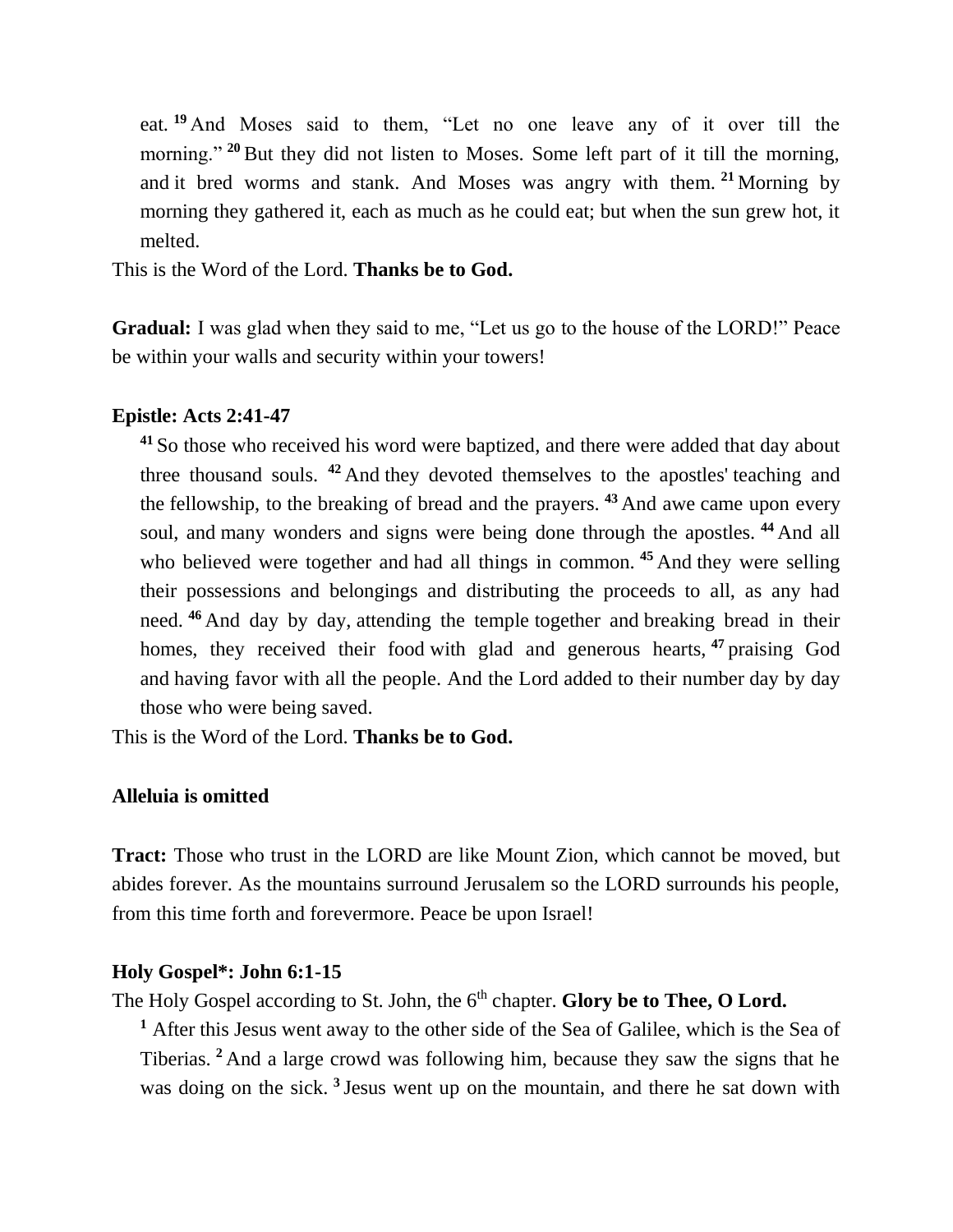his disciples. **<sup>4</sup>** Now the Passover, the feast of the Jews, was at hand. **<sup>5</sup>** Lifting up his eyes, then, and seeing that a large crowd was coming toward him, Jesus said to Philip, "Where are we to buy bread, so that these people may eat?" **<sup>6</sup>** He said this to test him, for he himself knew what he would do. **<sup>7</sup>** Philip answered him, "Two hundred denarii worth of bread would not be enough for each of them to get a little." **<sup>8</sup>** One of his disciples, Andrew, Simon Peter's brother, said to him, **<sup>9</sup>** "There is a boy here who has five barley loaves and two fish, but what are they for so many?" <sup>10</sup> Jesus said, "Have the people sit down." Now there was much grass in the place. So the men sat down, about five thousand in number. **<sup>11</sup>** Jesus then took the loaves, and when he had given thanks, he distributed them to those who were seated. So also the fish, as much as they wanted. **<sup>12</sup>** And when they had eaten their fill, he told his disciples, "Gather up the leftover fragments, that nothing may be lost." **<sup>13</sup>** So they gathered them up and filled twelve baskets with fragments from the five barley loaves left by those who had eaten. **<sup>14</sup>** When the people saw the sign that he had done, they said, "This is indeed the Prophet who is to come into the world!" **<sup>15</sup>** Perceiving then that they were about to come and take him by force to make him king, Jesus withdrew again to the mountain by himself.

This is the Gospel of the Lord. **Praise be to Thee, O Christ.**

| Nicene Creed*                                                   | <b>LSB 191</b> |
|-----------------------------------------------------------------|----------------|
| <b>Hymn of the Day: Jesus, Priceless Treasure</b>               | <b>LSB</b> 743 |
| <b>Sermon</b>                                                   |                |
| Offertory*                                                      | <b>LSB 192</b> |
| <b>Offering &amp; Prayer of the Church*</b>                     |                |
| <b>Service of the Sacrament*</b>                                | <b>LSB 194</b> |
| Distribution Hymns: 625, 437, 429, 425, 433                     |                |
| Nunc Dimittis*                                                  | <b>LSB 199</b> |
| <b>Benediction*</b>                                             |                |
| Closing Hymn: Dear Christians, One and All, Rejoice (Stz. 6-10) | <b>LSB</b> 556 |

#### **Announcements**

**What does this mean:** The fourth Sunday in Lent is also known as Reminiscere, which, in Latin, means: "Remember (O Lord)". This is the opening phrase of the Introit "Remember, O Lord, thy tender mercies and thy loving kindnesses; for they have been ever of old" (Psalm 25:6 KJV).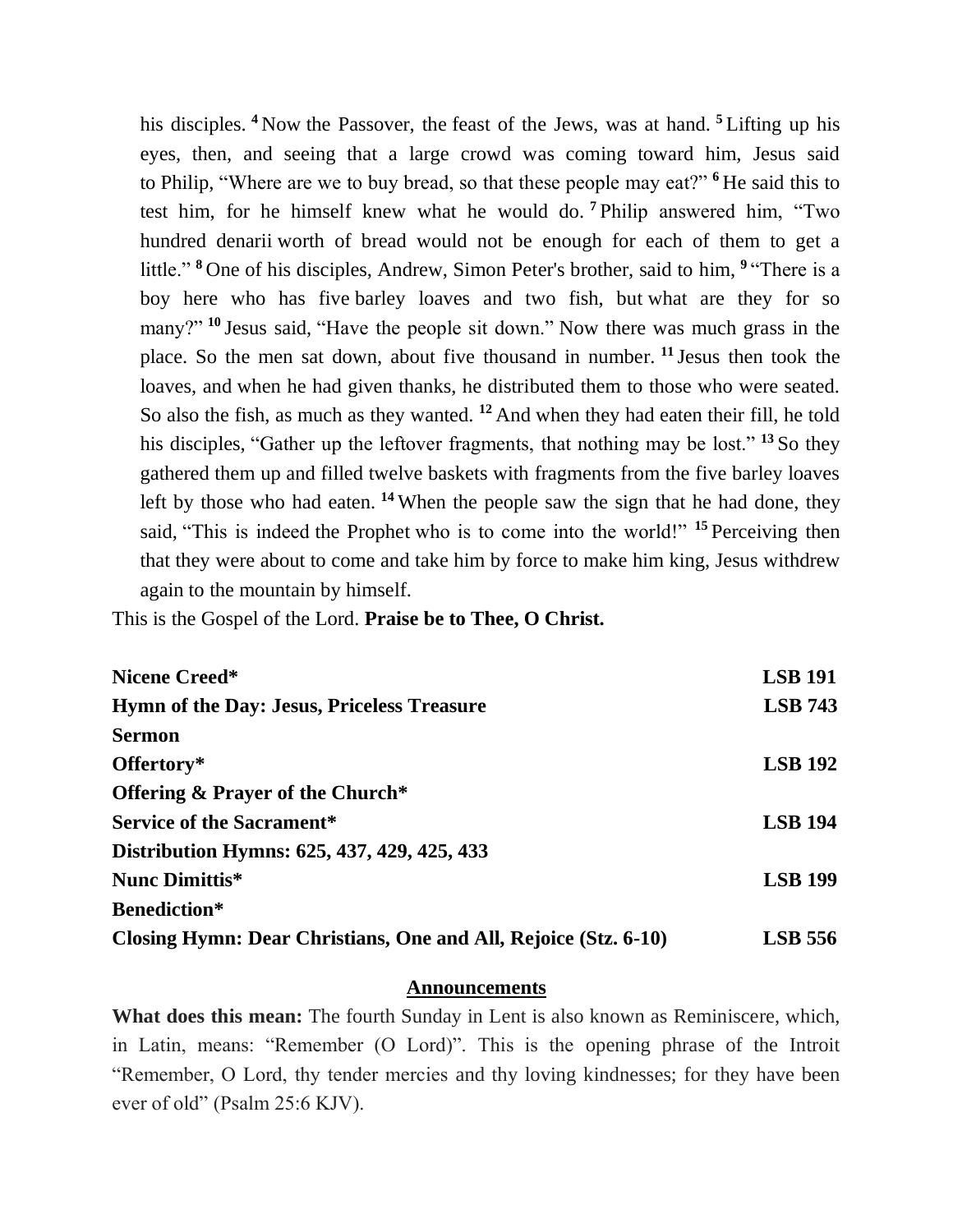Lenten Midweek Vespers: Throughout the Season of Lent, you're encouraged to join us Wednesdays at 7:00pm for our Lenten Midweek Vespers. Our focus will be on the seven words of Jesus from the cross. While we see the depth of Jesus' suffering and pain with these words, we also see the depth of His love to redeem fallen man from his sin.

**The 1% Challenge:** 1% of your day is 14 minutes. While it's not a lot of time, you can still accomplish a lot in this short period. During the Season of Lent, I challenge you and your family to set aside 1% of your day to the reading of Scripture. If you're already doing this, I challenge you to add 1%. If you don't know where to begin, consider taking up the Congregation at Prayer or picking a book of the Bible. Setting aside 1% of your day to the reading of God's Word will not only enhance the penitential Season of Lent for you, but it will strengthen you in the one true faith.

**Private Confession and Absolution:** The Lutheran Confessions state that private absolution should be retained and not abolished in the churches (Augsburg Confession XI). With this in mind, if at any time you desire private confession and absolution, please give Pastor Jennings

**Congratulations:** Congratulations to Jenson Langenhorst and Grant Brinkmann for completing Level 1 of the Catechism Learn-by-Heart Program. Level 1 includes the Ten Commandments, the Apostles' Creed, and the Lord's Prayer. Congratulations to you both and keep up the good work.

**Men's Club:** The Men's Club meeting will be **April 4, 2022 at 7:30pm**. Servers for the evening are Dennis Kleiboeker and Norman Kleiboeker.

**Braille Prayer Books:** We will be preparing Braille Prayer Books on **Tuesday, April 5th from 9:00am–11:00am** at New Minden School. Anyone interested in observing how it's done is welcome to attend. No commitment. Opal Jones

**Flowers for Easter:** It is time to get your orders in for Easter. This year you have a choice of lilies or hydrangeas. The lilies will be \$15 each and the hydrangeas will be \$30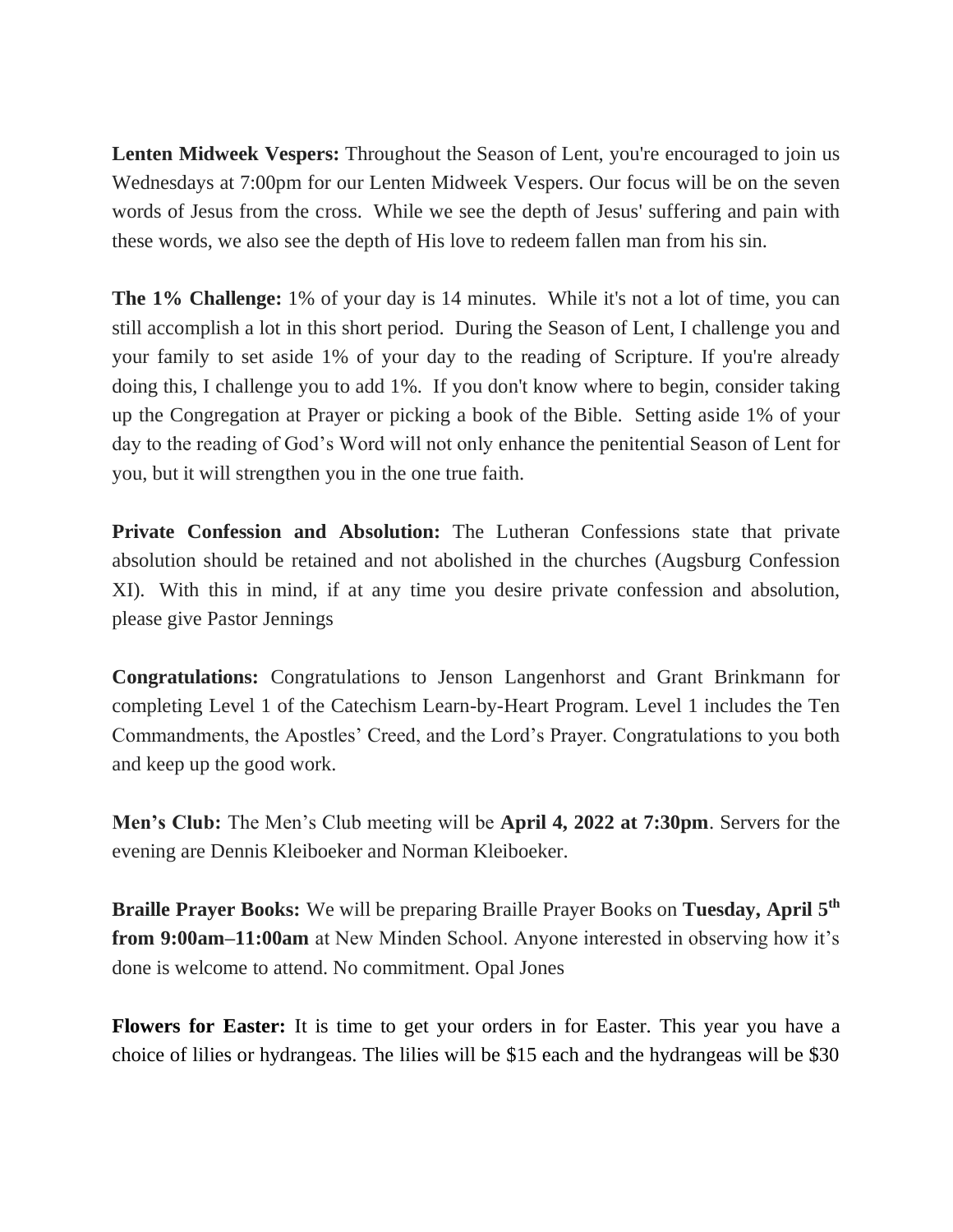each. There are extra order forms in the ushers' room for you to complete and return to Sylvia Kleiboeker by **April 10th** .

**Agape Youth Are Selling DIY painting kits**: The kit would include everything you need for a painting project! *There are 2 options*. - Option A has a wooden 23-inch cross or a large rectangle, magnetic image add-ons, plus materials (brush, paint, sandpaper, wire, ribbon). Option B is a smaller 15-inch cross and materials (no images can be added to this one). **Orders due - April 10th** to an Agape Youth Group member or Sara Kuper or via online link. There are paper order forms in the ushers' room or visit [https://tinyurl.com/agapekits.](https://tinyurl.com/agapekits) Kits will be delivered sometime in late April.

**Easter Breakfast:** Agape Youth Group will host their annual Easter breakfast after the early service on **April 17th .** We will be serving biscuits and gravy as well as other breakfast pastries/items. You may eat there or take your breakfast to go. Donations to the group are appreciated and will help fund their trip to Houston, Texas, for the National Youth Gathering.

**VBS: Mark your calendars for June 27-30**. Our theme will be **Baptized into Christ.** The Bible Verse for the event is **"Go therefore and make disciples of all nations, baptizing them in the name of the Father and of the Son and of the Holy Spirit,' (Matthew 28:19)**. I am looking for volunteers for helpers. If you are able to be a group leader for the kids, help in the kitchen with snacks, or wish to lead an area of interest, let me know. I will take ages High School and up. More details will be coming…Thank you, Deb Albers.

### **Upcoming Area Events:**

- March 27, 2022: Huey Ferrin Boulder Fire Department 20<sup>th</sup> Annual Pork Chop dinner from 11:00am–2:00pm. This is drive-thru only. Tickets are \$12.
- **April 3, 2022:** Trinity Centralia Youth Group is hosting a Spaghetti dinner from 4:00pm–5:30pm in Crouse Gymnasium. Proceeds will go towards the National Youth Gathering. Tickets are \$10 for adults, \$6 for children (4-12), 3 & under free